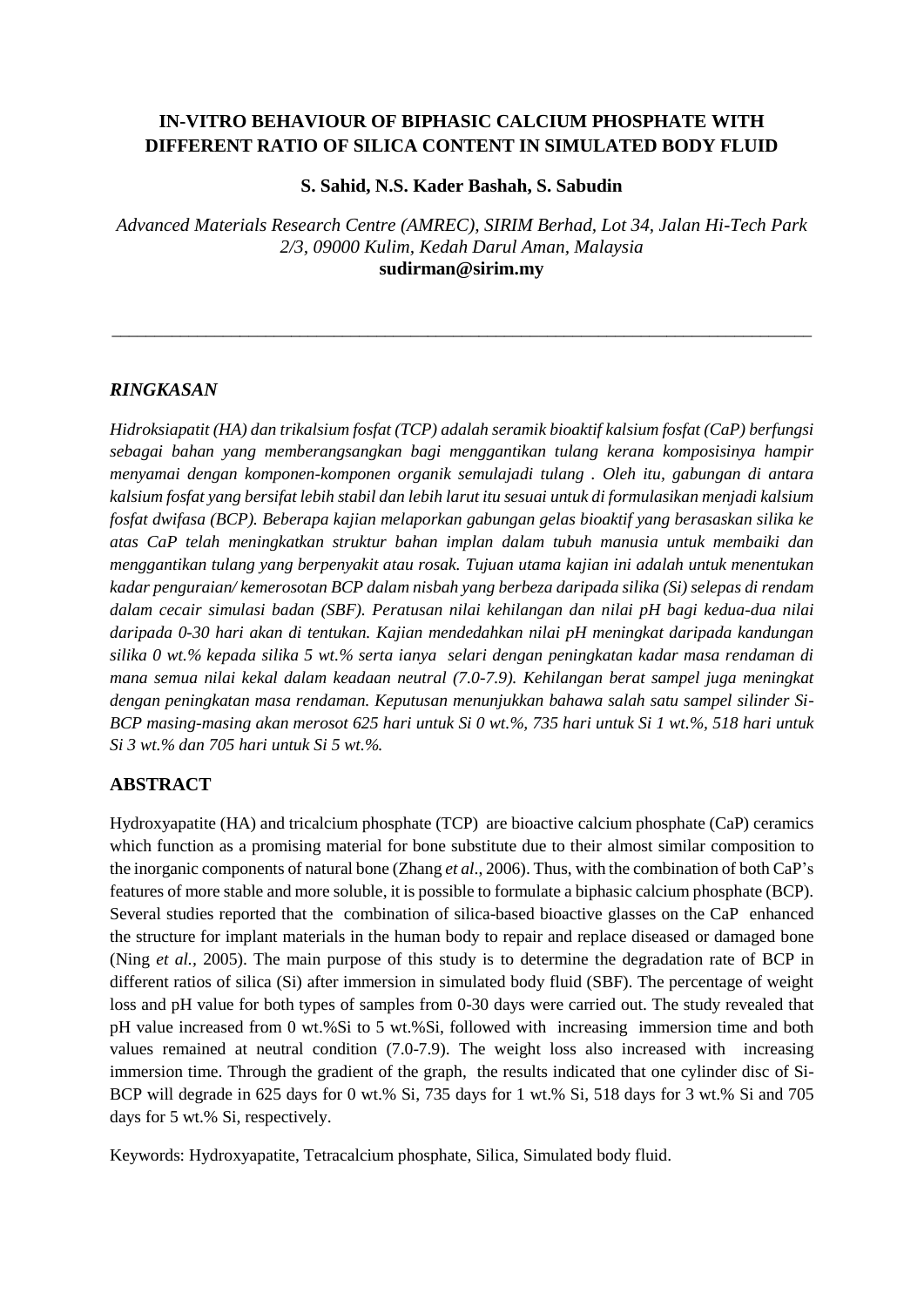## **INTRODUCTION**

Promising as a biocompatible and biodegradable biomaterial, calcium phosphate (CaP) is the main component of bone and widely used as a bone substitue for bone reconstructive surgery (Rush, 2005). Among the CaP group, hydroxyapatite (HA) and tricalcium phosphate (TCP) have been used due to their similarity composition and crystalline structures to the mineral phase of bone. HA is known to be more stable in body environment while TCP is known to be more soluble. Thus, the combination of a balanced condition between a more stable and more soluble phase, is appropriate to formulate a biphasic CaP with a controlled dissolution rate and different mechanical properties.

However, several literature reported that another bioceramic material, called silica based bioactive glasses, have a superb bioactivity than simply CaP bioceramics (Ning *et al.,* 2005). The biocompatibility character of these materials led them to be investigated for use as implant in the human body to repair and replace damaged bone. Due to these advantages, silica is used to incorporate with BCP in order to increase their biological activity (Song, 2012).

The bioactivity (ability to directly bond to bone tissue) of these materials could be evaluated by examining the ability of a layer to form on their surface in a Simulated Body Fluid (SBF) with ion concentrations and pH values similar to those of human blood plasma (Kokubo *et al.*, 2006). In recent years, several studies reported the mechanism of bone-like apatite formation and dissolution behaviour of the bioactive materials through immersion in SBF for various durations (Ding, 2008). Kokubo *et al.,*  reported the formation of bone-like apatite on artificial materials induced by functional groups such as Si-OH and Ti-OH, where it forms a negative charge and induce apatite formation through formation of amorphous CaP that ultimately transform into bone-like apatite. This unique bioactivity is highly desirable and hence CaP compound are widely studied and used as bone replacements or as coatings on implants (Otsuka *et al.,* 1994). However, the major limitation of CaP use as load-bearing biomaterials is its mechanical properties. Typical of ceramics, CaP biomaterials are brittle with poor fatigue resistance. It is for these reasons that the materials are used primarily as fillers and coatings.

The objective of this study is to determine and compare degradation rate of BCP in different ratio of silica (Si) after immersion in Simulated Body Fluid (SBF). The comparison of degradation was based on the conditions in neutral phase and how fast the samples degrade in SBF. Characterization of the Si-BCP was carried out using Scanning Electron Microscope (SEM) to observe homogeneity of silica in Si- BCP, ratio of BCP, and surface morphology of the composites after immersion. X-ray Diffractometer (XRD) was used to observe crystallinity of the composite, ratio of BCP, presence of impurities and other reaction between Si- BCP after immersion process.

### **MATERIALS AND METHODS**

### **Synthesis of Apatite slurry**

Apatite slurry is obtained using raw calcium hydroxide and phosphoric acid via wet precipitation technique at 1.60 Ca/P ratio. Phosphoric acid (85 % concentration) is slowly added to calcium hydroxide solution at a controlled rate. pH (maintained below 9) and temperature (below 80  $^{\circ}$ C) are controlled during reaction to obtain a stable suspension. Gelatinous apatite slurry was obtained at the end of the process and ready for spray drying.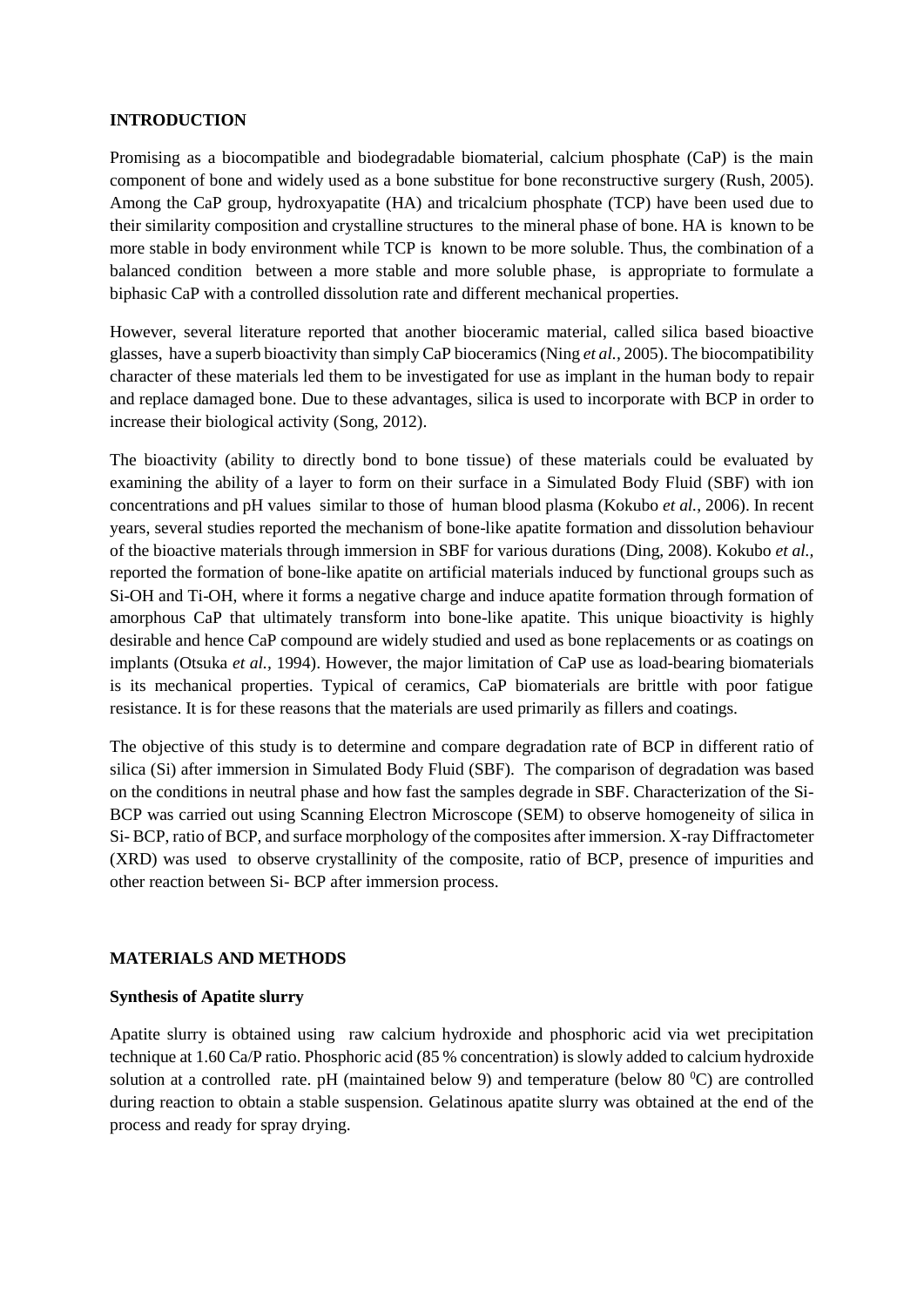## **Incorporation of Silica into apatite powder**

The gelatinous apatite slurry was collected from material synthesis (i.e. after supernatant is poured out leaving behind concentrated gelatinous apatite mixture). Silica (1-5 wt.%) was then added into this mixture and spray dried using lab scale spray dryer.

## **Fabrication of cylinder discs for degradation and characterisation purposes**

Apatite powder  $(-2 g)$  from spray drying process is fabricated into cylindrical discs  $(-20 mm diameter)$ using an automated handpress (Brand Carver, 1 tonne pressure for 1 minute) before sintering.

### **Sintering to obtain Si- BCP composite**

Silica-apatite cylinder discs was sintered in box furnace at 900  $^{\circ}$ C (CMTS) to obtain Si-BCP composite (Figure 1). The sintering temperature that affects the composition and microstructure of Si- BCP at different ratios of BCP was studied in terms of grain size and melting phase for both Silica and BCP that could promote bioactivity of the composite.

## **Sintering process:**



 *Figure 1. Sintering profile at 900 <sup>0</sup>C of Si-BCP*

## **In-vitro chemical evaluation**

For in-vitro chemical evaluation, each Si- BCP composites was sterilized in an autoclave (HVE-50, Hirayama) for 20 minutes at 121  $^{\circ}$ C. Samples were then immersed in vials containing 30 ml of Simulated Body Fluid (SBF) [pH 7.4  $\pm$  0.1] maintained at 37.0  $\pm$  0.5 <sup>o</sup>C in oven for various durations (3, 7, 14 , 21 and 30 days). The preparation of the samples was conducted in biohazard safety cabinet (TELSTAR BIO-II-A). After immersion, corresponding to the identified durations, Si- BCP samples were taken out from the vials containing SBF, and subsequently dried with laboratory tissue for 24 hours at ambient temperature. Prior to sending the dried samples to SEM and XRD for characterisation, the dried samples were weighed using analytical balance to determine the rate of mass loss. After immersion, the SBF for each duration were stored in chiller, before being taken out and maintained at  $37.0 \pm 0.5$  °C in water bath for pH measurement. Mass loss was calculated as Equation 1.

```
Mass loss: Dry weight - Weight before immersion \bar{x} 100 (1)
        Initial weight
```
**Physical characterisation of Si-HA/TCP**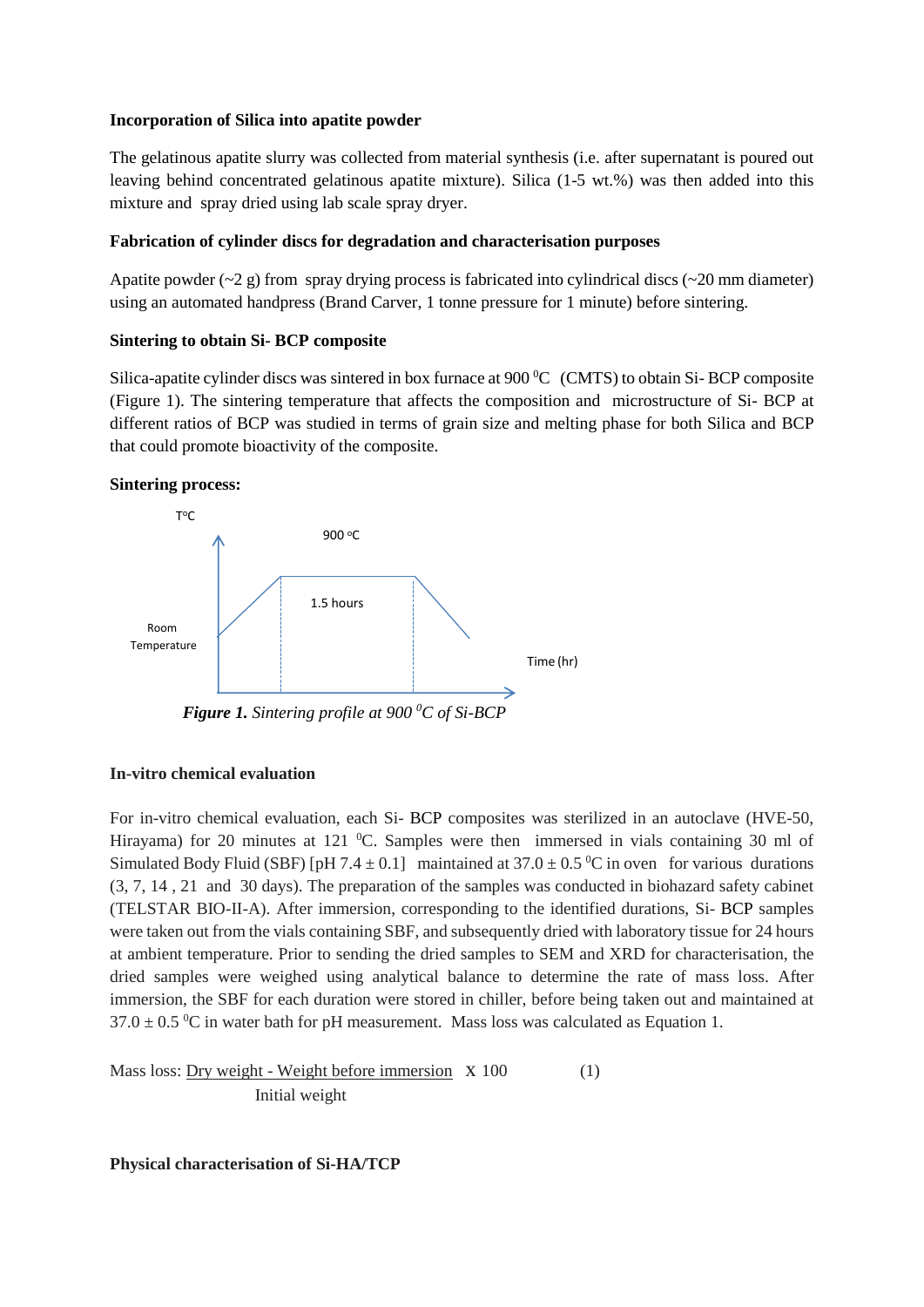X-Ray Diffractometer (XRD) Brucker D8 Advanced and Scanning Electron Microscope (SEM) LEO 1500 series was used to observe the difference between samples before and after immersion process.

## **RESULTS AND DISCUSSION**

### **Mass loss**

Table 1 and Figure 2 show the degradation rate of the Si- BCP samples after immersion in SBF. It was observed that weight loss of 0 wt. % Si was from 13.02 % at day 3 to 17.02 % at day 30. This trend of weight loss was followed by 16.28 % to 18.76 % for 1 wt. % Si and 16.72 % to 18.85 % for 3 wt. % Si, respectively. At high content of Silica at 5 wt. %, samples continue to degrade from 16.72 % at day 3 to 18.93 % at day 30 of immersion time. These results revealed that an increase in immersion time increased the weight loss. The Si- BCP samples will degrade in total of 625 days for 0 wt% Si, 735 days for 1 wt% Si, 518 days for 3 wt% Si and 705 days for 5 wt% Si based on the gradient of the graph.

| <b>Immersio</b><br>n | <b>Weight loss of Si-BCP</b> |               |         |               |         |               |         |               |
|----------------------|------------------------------|---------------|---------|---------------|---------|---------------|---------|---------------|
| <b>SBF</b>           | 0wt% Si                      | $\frac{0}{0}$ | 1wt% Si | $\frac{0}{0}$ | 3wt% Si | $\frac{0}{0}$ | 5wt% Si | $\frac{0}{0}$ |
|                      | (g)                          |               | (g)     |               | (g)     |               | (g)     |               |
| Day $0$              | 2.1655                       | ٠             | 2.1655  | ۰             | 2.1655  | ۰             | 2.1655  | ۰             |
| Day 3                | 1.8835                       | 13.02         | 1.8130  | 16.28         | 1.8034  | 16.72         | 1.8035  | 16.72         |
| Day 7                | 1.8823                       | 13.08         | 1.8102  | 16.41         | 1.8506  | 14.54         | 1.8820  | 13.09         |
| Day 14               | 1.8437                       | 14.86         | 1.7806  | 17.77         | 1.7574  | 18.84         | 1.7697  | 18.27         |
| Day 21               | 1.8095                       | 16.44         | 1.7680  | 18.36         | 1.7645  | 18.52         | 1.7880  | 17.43         |
| Day 30               | 1.7970                       | 17.02         | 1.7633  | 18.76         | 1.7570  | 18.85         | 1.7556  | 18.93         |

*Table 1: Weight loss of Si-HA/TCP after immersion in SBF*



*Figure 2. Degradation trends of Si-BCP after immersion in SBF*

**pH study**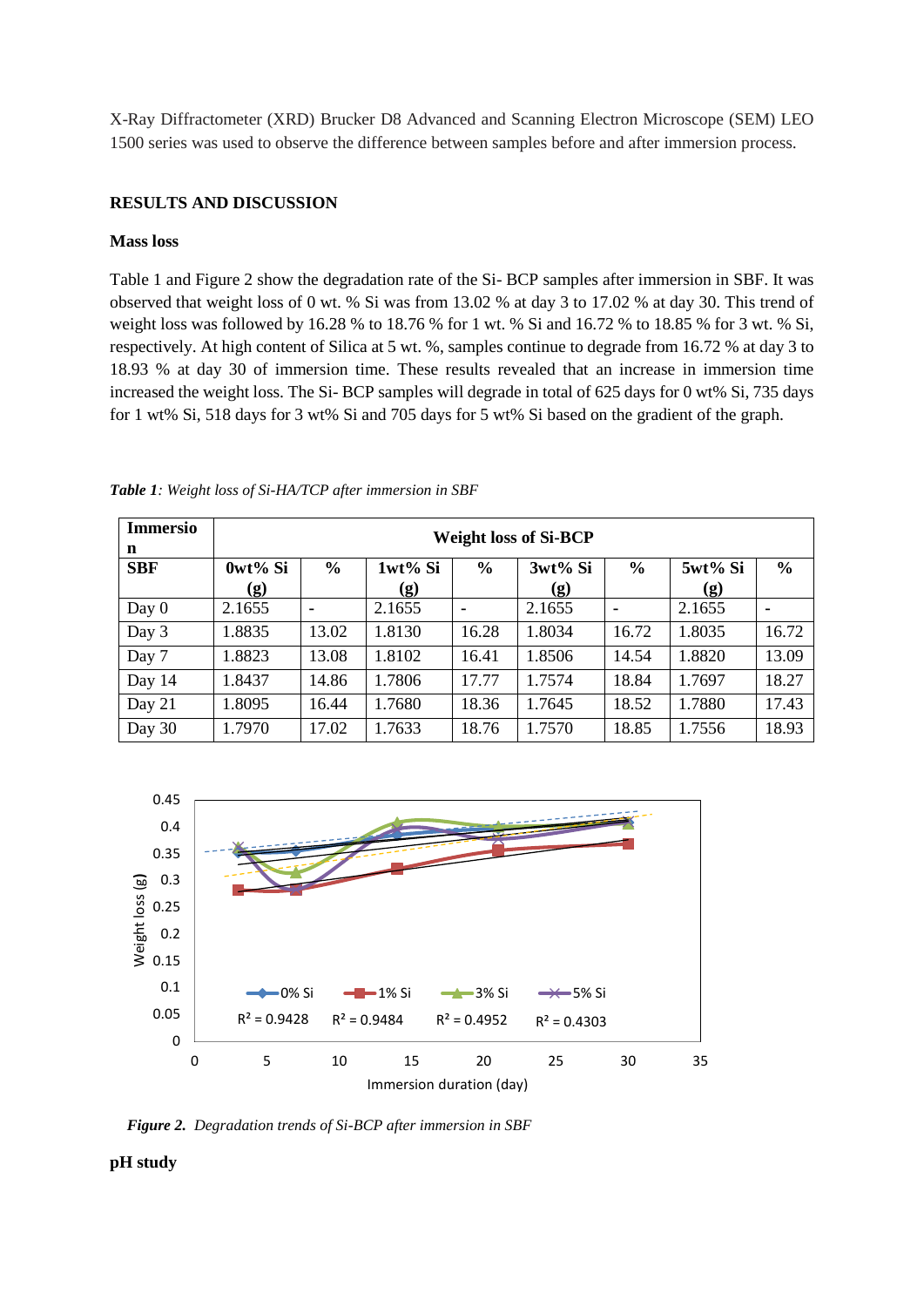pH is the measurement of the acidity or alkalinity of a solution. Figure 3 shows the pH of Si- BCP after immersion in SBF solution. It can be observed that pH value for both types of samples remained in neutral condition (7.0-7.9) even though at high content of silica. An increasing of silica content from 0 wt.% to 5 wt.% will cause increase of pH value. These results were illustrated in Figure 3 where pH value of 5 wt.% silica is higher than others, respectively. However, it was observed that an increasing of immersion time from day 0 to day 30 did not affect the pH value, where it was still maintained in neutral condition, even though until 30 days of immersion.



*Figure 3. pH value against immersion of Si-BCP after immersion in SBF*

### **Effect of Silica content on the degradation behaviour**

### *Scanning Electron Microscope (SEM)*

Figures 4-7 show SEM image of Si-BCP after immersion in SBF solution for 0 day, 14 days and 30 days with different ratio of silica content, respectively. As can be observed, there are no changes for the structure with low silica content at 0 wt% and 1 wt%, even after 30 days immersion time. The structure is still maintained with tiny and smooth particles in multi-type irregular form of granules at 50,000x magnification. At high silica content of 3 wt% and 5 wt. %, the differences can be seen where silica component appeared with white splats at the images on the Si-BCP, especially at 50,000x magnification. The size of structure at high silica content also clearly increased even though at the same magnification, showing that silica content penetrated and expanded the structure, and maybe substituted one of the BCP components. It is believed that silica may be substituted by tricalcium phosphate (TCP) in BCP component due to it being resorbable material compared to HA which is non-resorbable material. Several literature also reviewed that silica substituted TCP at high content of 3 wt. % silica. Chang Weon Song *et al.* reported at high silica content of 3 wt.%, BCP powders were degraded and precipitation started to be formed. Characterisation using XRD also revealed silica may be substituted by TCP at 3 wt.% silica due to peaks corresponding to TCP phase that have disappeared.

Magnification: 10,000x Magnification: 50,000x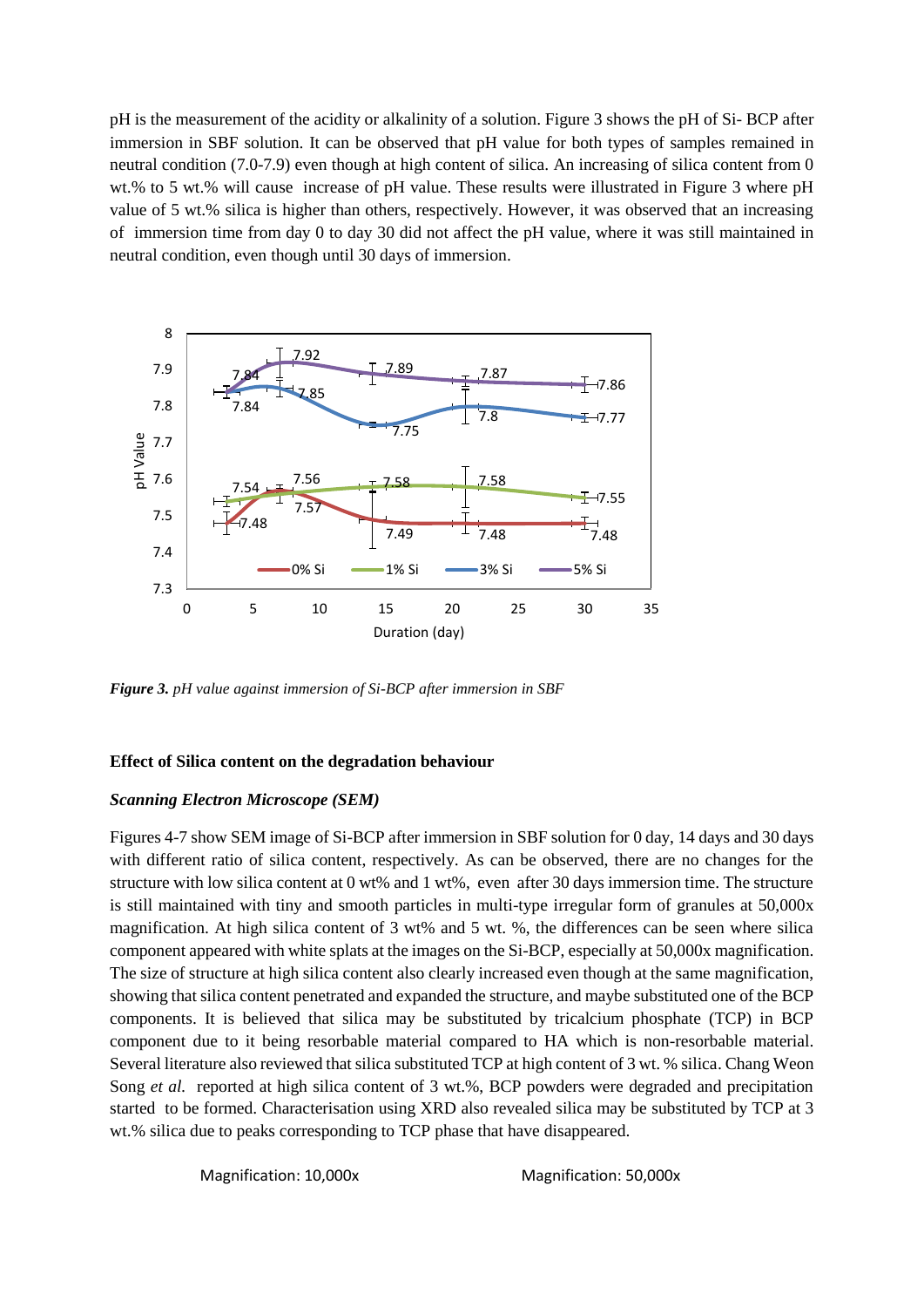

*Figure 4. SEM image for 0 wt. % of Silica in Si-BCP after immersion in SBF*

Magnification: 10,000x Magnification: 50,000x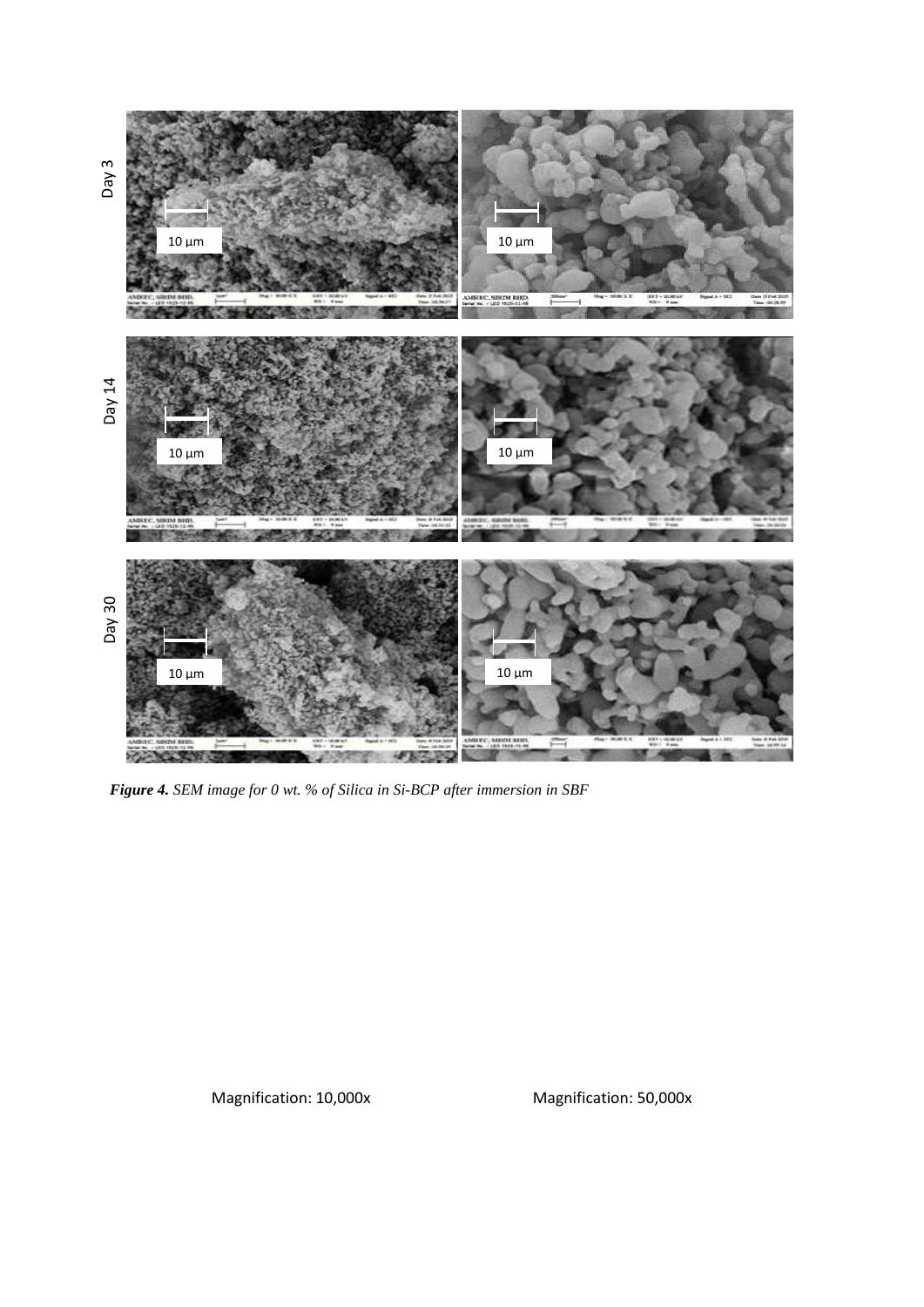

*Figure 5. SEM image for 1 wt. % of Silica in Si-BCP after immersion in SBF*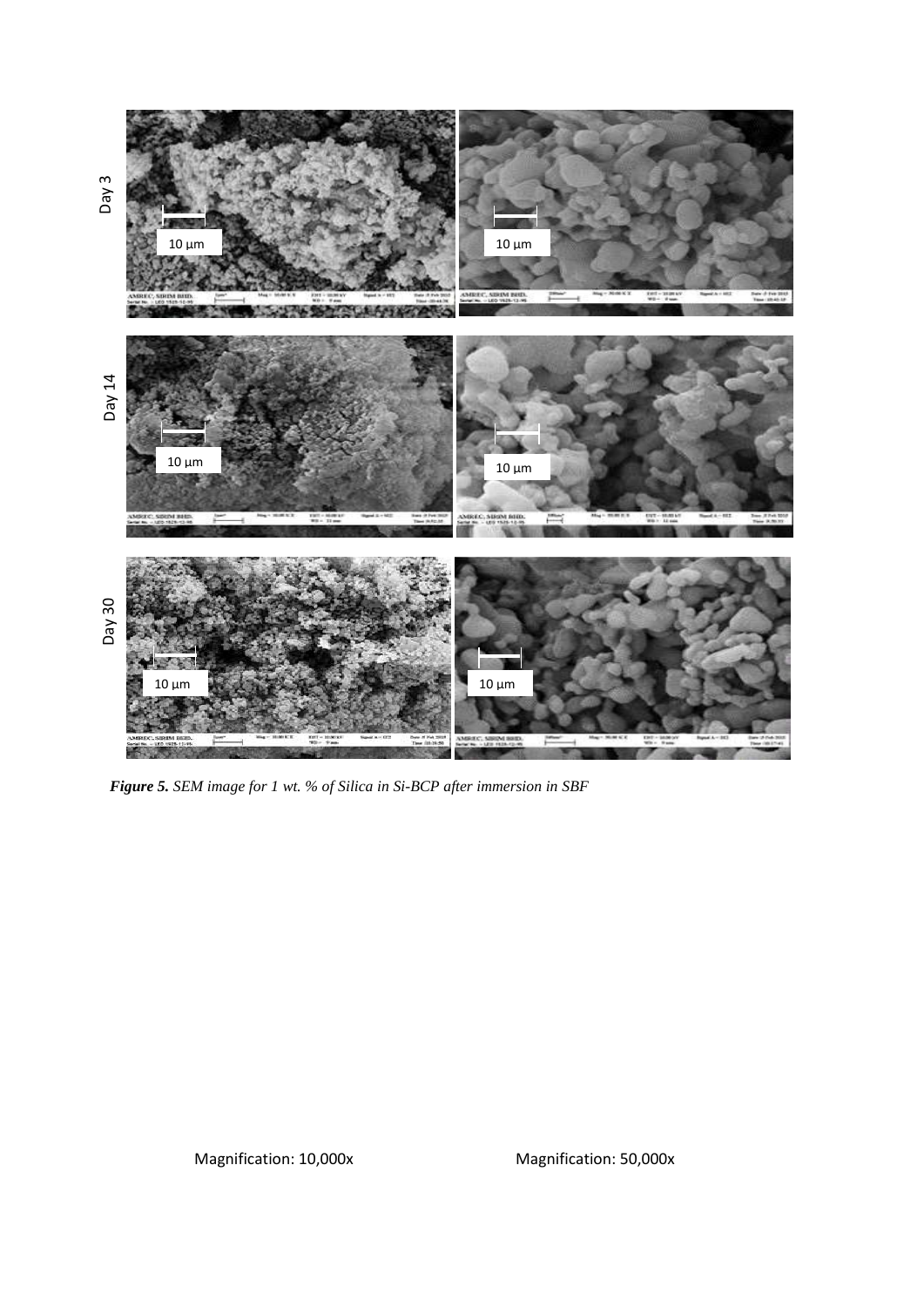

*Figure 6. SEM image for 3 wt. % of Silica in Si-BCP after immersion in SBF*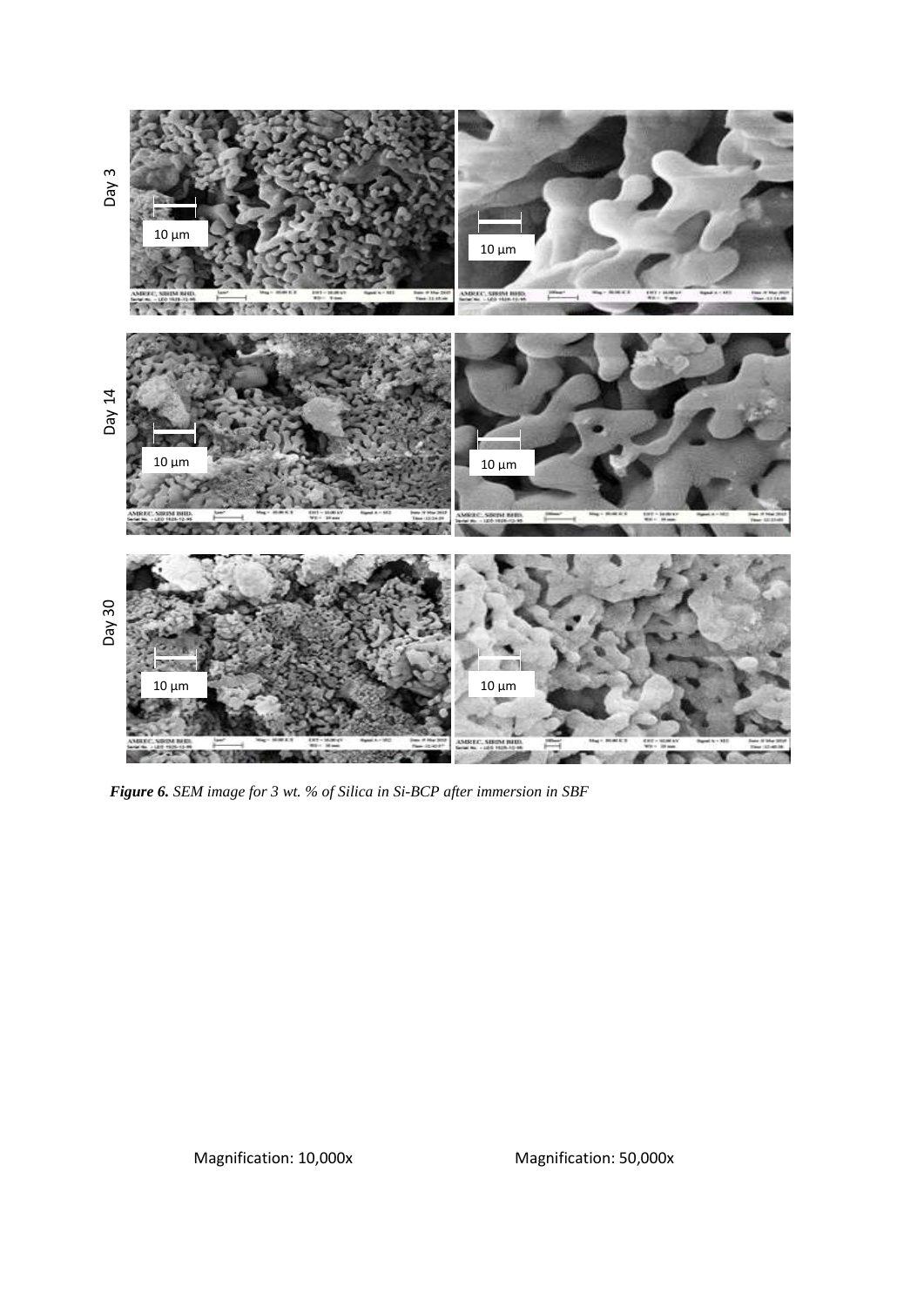

*Figure 7. SEM image for 5 wt. % of Silica in Si-BCP after immersion in SBF*

#### *X-Ray Diffraction (XRD)*

To further confirm whether silica may be substituted in TCP phase and in line with degradation behaviour observed by SEM, characterisation using XRD was performed (Figures 8-11). Figure 8 shows the XRD patterns of 0 wt. % of silica. HA and TCP peaks are seen with high crystalline and absolute intensity. The sharp peaks still remained even though after immersion for 30 days in SBF. Figure 9 shows 1 wt. % of silica content, with little difference compared to 0 wt. % of silica, which showed decrease in crystalline phase and intensity. It seems that the substitution of silica did not appear to interfere much in the diffraction pattern of the BCP phase when compared to 0 wt. % of silica content. These results tend to agree with SEM images as reported, where low silica content of 0 wt. % and 1 wt. % did not affect the BCP structure. On the other hand, XRD pattern for 3 wt. % and 5 wt. % of silica revealed that the peak intensity corresponding to the TCP phase decreased with increase in silica content and immersion time, while the HA peaks increases. This degradation phase could be attributed to the partial dissolution of the more soluble phase, as TCP in silica substituted BCP structure (Alexis *et al.,*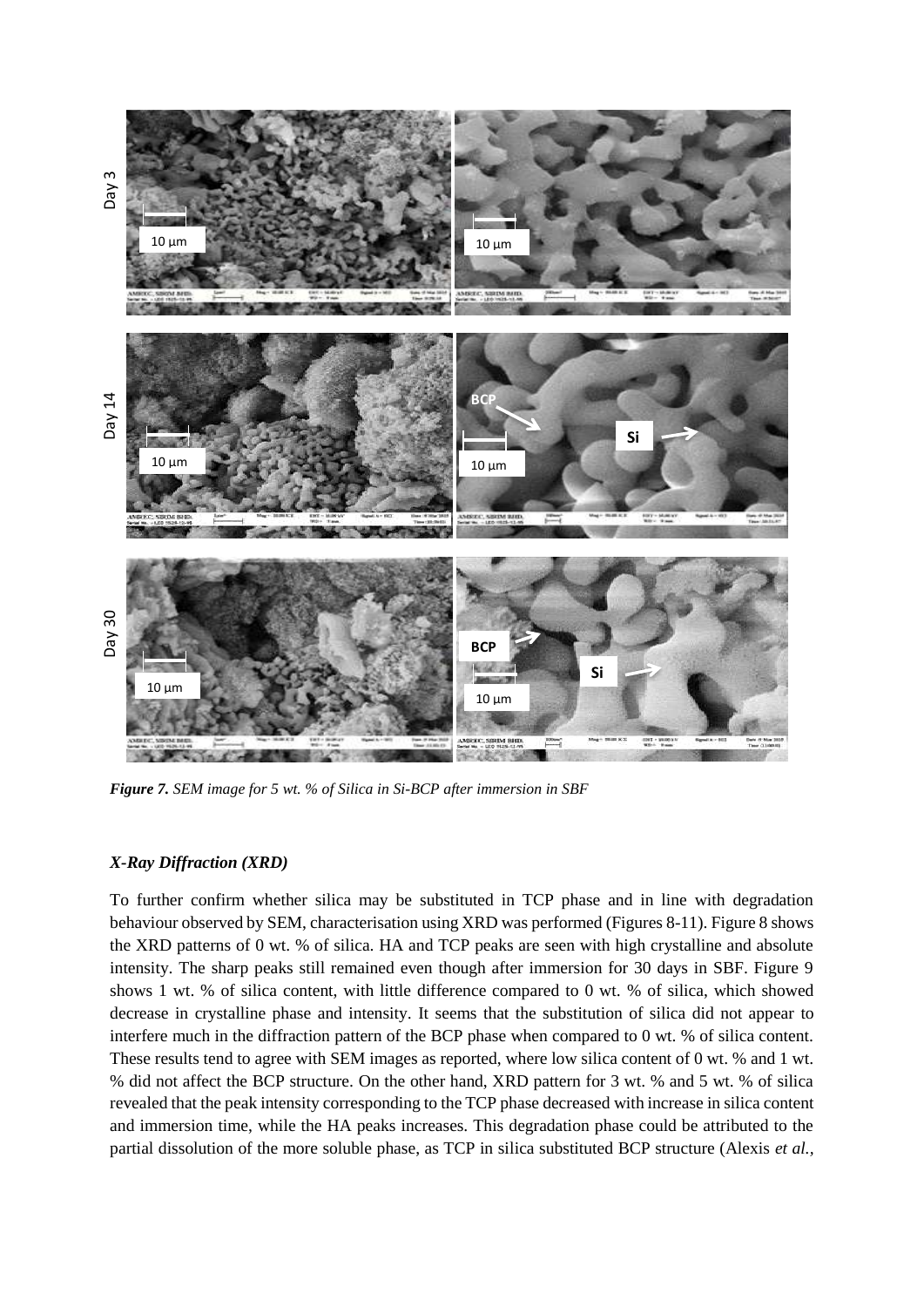2005). However HA peaks in XRD pattern still remained in highly crystalline phase, showing their nonresorbable material features.



**Figure 8.** XRD results of 0 wt. % silica in Si-BCP for 3, 14 and 30 days after immersion in SBF



**Figure 9.** XRD results of 1 wt. % silica in Si-BCP for 3, 14 and 30 days after immersion in SBF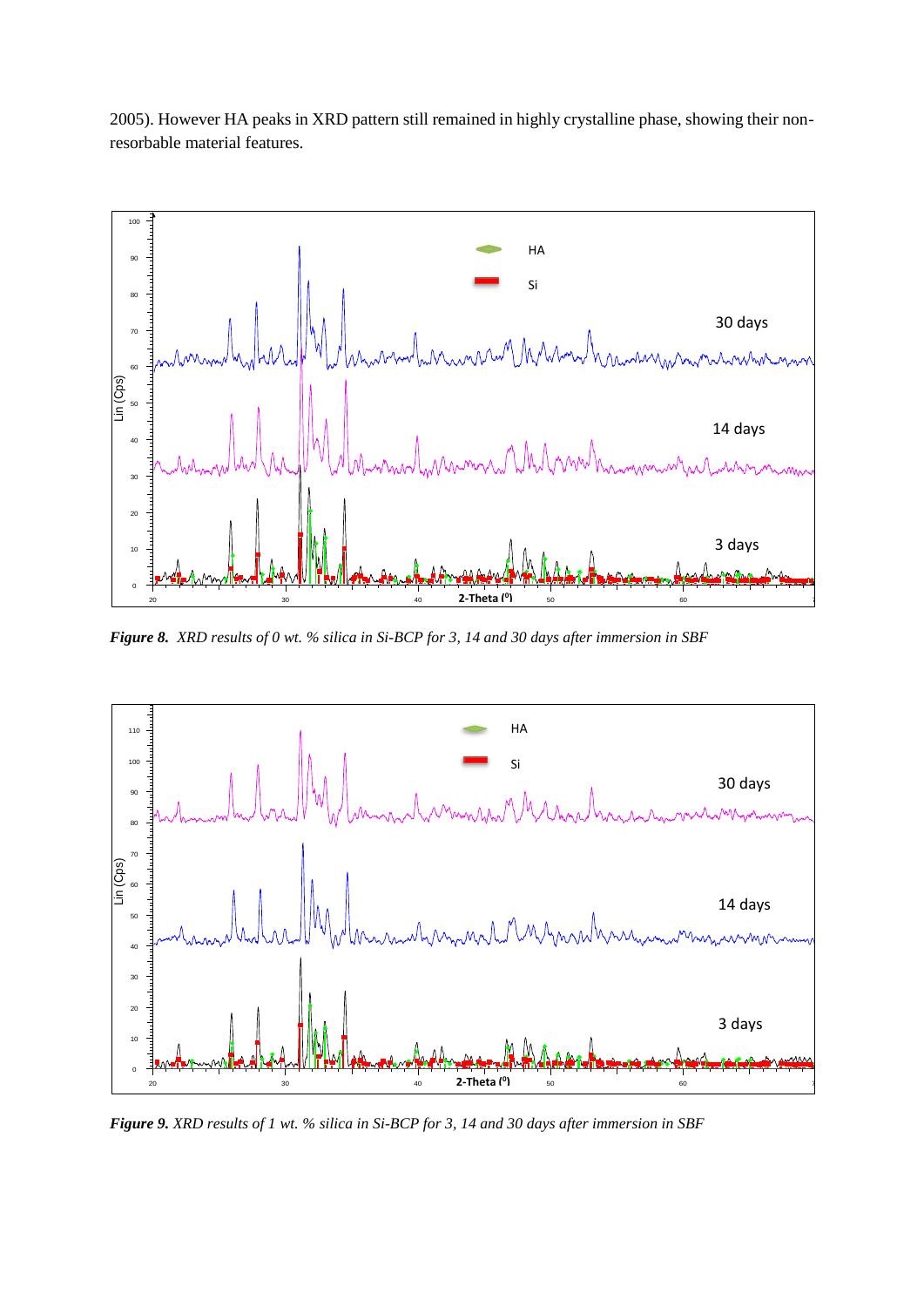

**Figure 10.** XRD results of 3 wt. % silica in Si-BCP for 3, 14 and 30 days after immersion in SBF



**Figure 11.** XRD results of 5 wt. % silica in Si-BCP for 3, 14 and 30 days after immersion in SBF